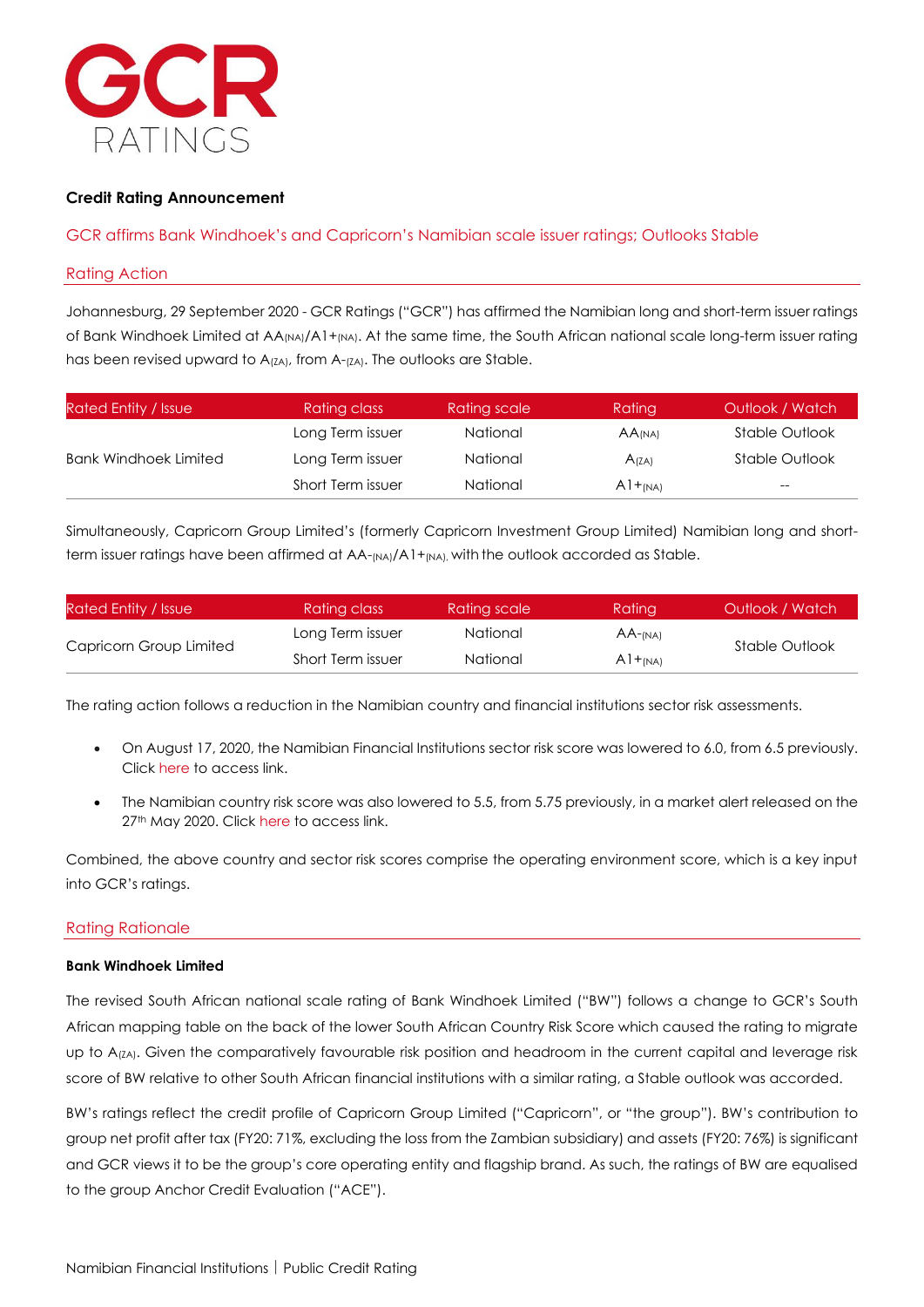Capricorns' credit profile benefits from a strong market status in the Namibian banking sector (through the core banking subsidiary, BW), geographic and product diversity provided from banking operations in Botswana, asset management and insurance businesses in Namibia and good track record of stable earnings. Risk is viewed to be well contained, with low credit costs and market aligned non-performing loans ("NPLs") reflecting sound asset quality, although comparatively lower capital and leverage does restrain the ratings. Funding and liquidity is broadly in line with industry norms and neutral to the rating.

The group's core operating market is Namibia, given BW's status as a top tier bank and reasonable levels of product diversity from the asset management and insurance businesses, while the Botswana banking subsidiary provides some geographic diversification in a relatively stable operating environment. Capricorn is expected to consolidate its positions in these core markets, and is currently in the process of disposing its Zambian banking operations, which is a small contributor to the group's balance sheet and financial performance and, as such, GCR expects the transaction to be rating neutral over the outlook horizon.

Capital and leverage is at the lower end of the intermediate range with the GCR capital ratio expected to be managed within the 12.5%-13.5% over the coming 18 months, after factoring in earnings moderation from significant provisioning and lower net interest and fee and commission income. Historically, the group generated sound and stable earnings, with Return on Assets ("RoA") averaging 1.8% over the past four years. We expect RoA will moderate to around 1.3% in the coming year (FY20: 1.7%) and we also think the group will continue to distribute dividends, albeit not to the extent witnessed in prior years. This, in combination with growth in the risk asset base is expected to constrain capital to levels below peers over the medium term, negatively impacting the rating.

In GCR's view, while asset quality is likely to weaken due to the impact of the COVID-19 pandemic on economic activity (exacerbating weak macro fundamentals) credit costs and NPLs are likely to be contained when compared to peers and other regional players. GCR expects cost of risk to peak at around 1% in FY21 (FY20: 0.8%) before gradually tracking back down. The percentage of the loan book under payment holidays is fairly contained, and positively, has been reducing since the initial onset of the pandemic. The group also provided for an economic overlay to reserves of around NAD136m in the June 2020 financial year, which was the main driver of the rise in credit costs, and we think that these atypical spikes will normalise down from FY22 onward. NPLs, which rose to 4.7% in FY20, however, are on par or slightly above peers. GCR is projecting that the industry NPLs will average around 5.5-6% (in line with our forecast on Capricorn) over the next 18 months as the full impact of the COVID-19 pandemic begins to materialise, taking note of the high sector wide exposure to households.

Funding and liquidity is adequate and in line with most industry participants. In this regard, the group managed to mobilise more stable funding sources, with core deposits rising by 14.5% to NAD30bn. This saw the core deposits to total funding ratio register at 64%, while the GCR stable funding ratio remained at 75%, commensurate with industry norms. We believe the bank is more leveraged than peers based on gross loans to deposits above 100%, compared to around 85% for the closest rated peer. However, this is somewhat offset by good liquid asset coverage of sensitive wholesale funding of 1.9x at FY20.

### **Capricorn Group Limited**

The ratings on Capricorn Group Limited are a notch lower than the group ACE, reflecting the structurally subordinated status of Non-Operating Holding Companies ("NOHC"). This reflects GCR's opinion that the NOHC is reliant on cash flows and dividends from largely regulated, operating group companies, which could be interrupted by regulators should there be a stress event.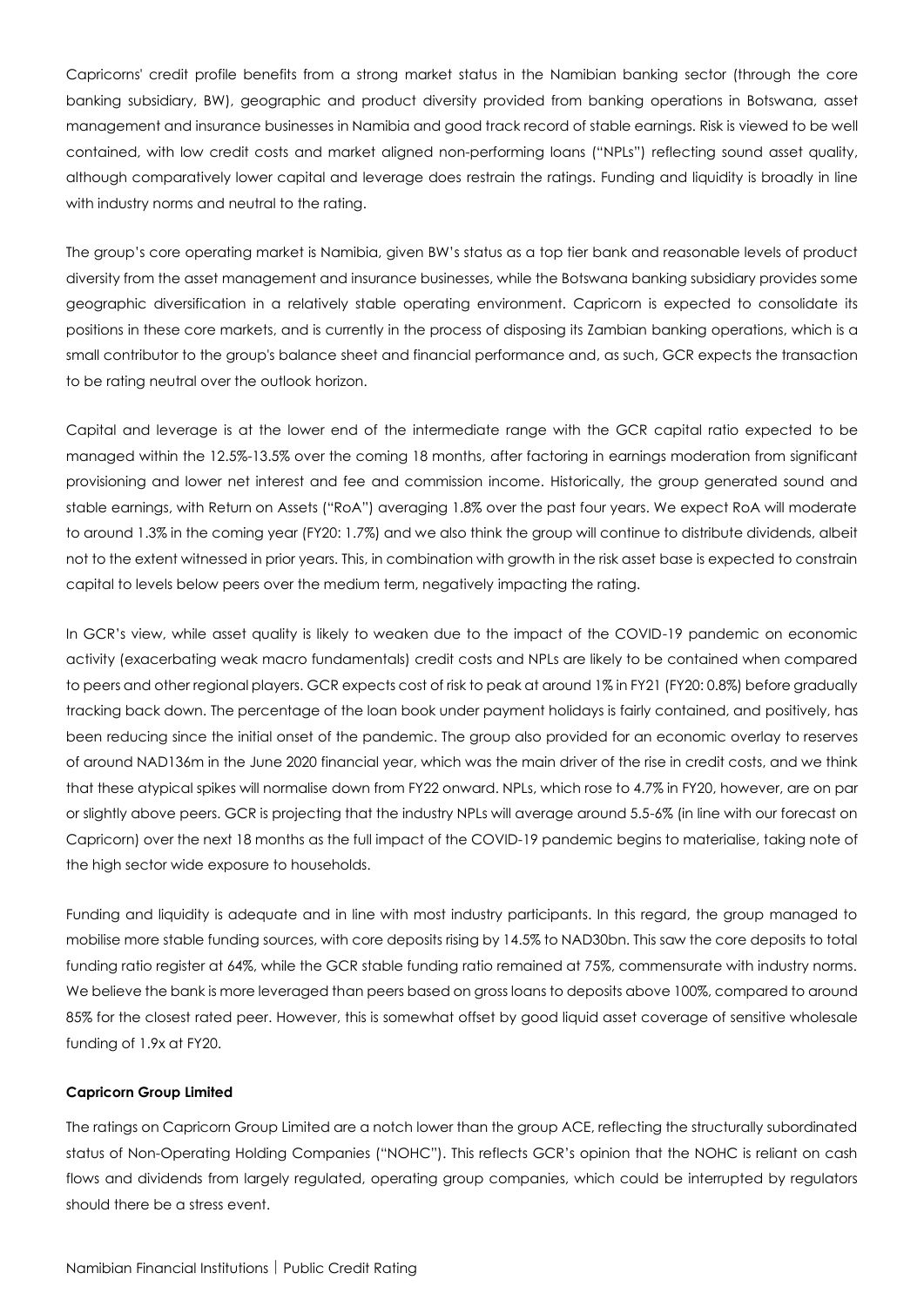# Outlook Statement

The Stable Outlook is premised on the group maintaining a strong market position in the Namibian banking sector, while asset quality is expected to hold up well, even under highly challenging and uncertain operating conditions. The group's somewhat diverse revenue streams are also likely to soften the impact of the pandemic on earnings, which, despite some moderation, is expected to remain sufficient in supporting capital generation at expected levels.

### Rating Triggers

There is limited upward rating potential at this time given the current macro environment in the group's core market. However, post the pandemic disruption, improved capital and leverage could support upward ratings movement. Conversely, should asset quality and capital deteriorate beyond GCR's current expectation levels, negative rating action could ensue.

# Analytical Contacts

| Primary analyst  | Vinay Nagar             | Senior Financial Institutions Analyst |
|------------------|-------------------------|---------------------------------------|
| Johannesburg, ZA | Vinay@GCRratings.com    | +27 11 784 1771                       |
| Committee chair  | <b>Matthew Pirnie</b>   | Group Head of Ratings                 |
| Johannesburg, ZA | MatthewP@GCRratings.com | +27 11 784 1771                       |

# Related Criteria and Research

Criteria for the GCR Ratings Framework, May 2019 Criteria for Rating Financial Institutions, May 2019 GCR Ratings Scale, Symbols & Definitions, May 2019 GCR Country Risk Scores, May 2020 GCR Financial Institutions Sector Risk Score, August 2020

# Ratings History

| Bank Windhoek Limited (Namibian Scale) |         |              |                      |         |                |
|----------------------------------------|---------|--------------|----------------------|---------|----------------|
| Rating class                           | Review  | Rating scale | Rating class,        | Outlook | Date           |
| Long Term issuer                       | Initial | National     | $AA$ <sub>(NA)</sub> | Stable  | September 2005 |
|                                        | Last    | National     | $AA$ <sub>(NA)</sub> | Stable  | October 2019   |
| Short Term issuer                      | Initial | National     | $A1+_{(NA)}$         | N/a     | September 2005 |
|                                        | ∟ast    | National     | $A1 + (NA)$          | N/a     | October 2019   |

| Bank Windhoek Limited (South African Scale) |         |              |              |         |               |
|---------------------------------------------|---------|--------------|--------------|---------|---------------|
| Rating class                                | Review  | Rating scale | Ratina class | Outlook | Date          |
| Long Term issuer                            | Initial | National     | $A - (ZA)$   | Stable  | November 2013 |
|                                             | Last    | National     | $A$ - $(7A)$ | Stable  | October 2019  |

| Capricorn Group Limited |         |              |                      |         |               |
|-------------------------|---------|--------------|----------------------|---------|---------------|
| Rating class            | Review  | Rating scale | Rating class         | Outlook | Date          |
| Long Term issuer        | Initial | National     | $AA$ <sub>(NA)</sub> | Stable  | November 2015 |
|                         | Last    | National     | $AA$ -(NA)           | Stable  | October 2019  |
| Short Term issuer       | Initial | National     | $A1+_{(NA)}$         | N/a     | November 2015 |
|                         | ∟ast    | National     | $A1+_{(NA)}$         | N/a     | October 2019  |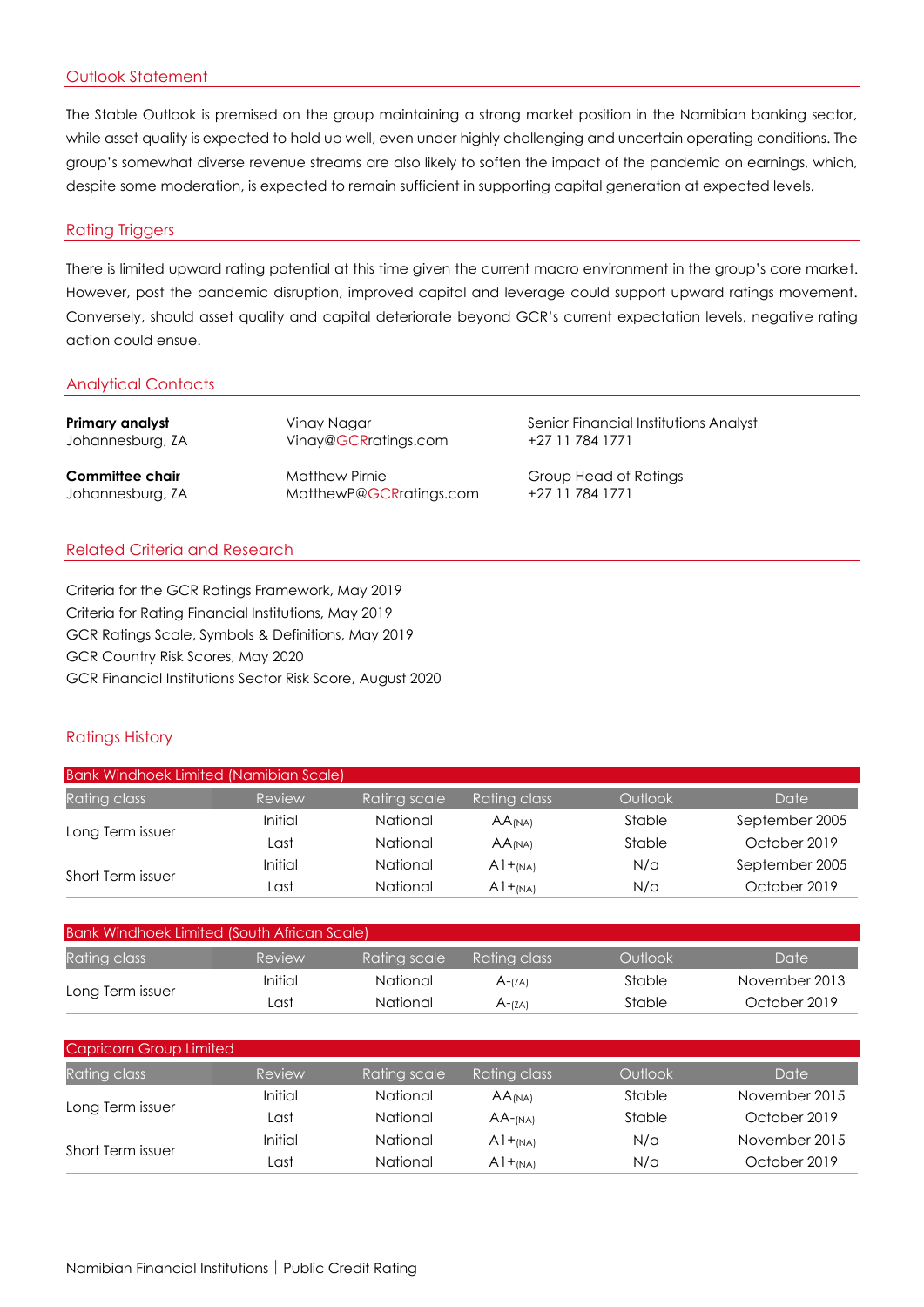| <b>Rating Components &amp; Factors</b> | <b>Risk scores</b> |
|----------------------------------------|--------------------|
| <b>Operating environment</b>           | 11.50              |
| Country risk score                     | 5.50               |
| Sector risk score                      | 6.00               |
| <b>Business profile</b>                | 1.00               |
| Competitive position                   | 1.00               |
| Management and governance              | 0.00               |
| <b>Financial profile</b>               | 0.50               |
| Capital and Leverage                   | (0.50)             |
| <b>Risk</b>                            | 1.00               |
| Funding and Liquidity                  | 0.00               |
| <b>Comparative profile</b>             | 0.00               |
| Group support                          | 0.00               |
| Government support                     | 0.00               |
| Peer analysis                          | 0.00               |
| <b>Total Score</b>                     | 13.00              |

# Glossary

| <b>Balance Sheet</b>  | Also known as Statement of Financial Position. A statement of a company's assets and liabilities provided for<br>the benefit of shareholders and regulators. It gives a snapshot at a specific point in time of the assets the<br>company holds and how they have been financed.                                                                                                                   |
|-----------------------|----------------------------------------------------------------------------------------------------------------------------------------------------------------------------------------------------------------------------------------------------------------------------------------------------------------------------------------------------------------------------------------------------|
| Capital               | The sum of money that is invested to generate proceeds.                                                                                                                                                                                                                                                                                                                                            |
| Cash                  | Funds that can be readily spent or used to meet current obligations.                                                                                                                                                                                                                                                                                                                               |
| Debt                  | An obligation to repay a sum of money. More specifically, it is funds passed from a creditor to a debtor in<br>exchange for interest and a commitment to repay the principal in full on a specified date or over a specified<br>period.                                                                                                                                                            |
| Diversification       | Spreading risk by constructing a portfolio that contains different exposures whose returns are relatively<br>uncorrelated. The term also refers to companies which move into markets or products that bear little relation<br>to ones they already operate in.                                                                                                                                     |
| Exposure              | Exposure is the amount of risk the holder of an asset or security is faced with as a consequence of holding<br>the security or asset. For a company, its exposure may relate to a particular product class or customer<br>grouping. Exposure may also arise from an overreliance on one source of funding. In insurance, it refers to<br>an individual or company's vulnerability to various risks |
| Income                | Money received, especially on a regular basis, for work or through investments.                                                                                                                                                                                                                                                                                                                    |
| Interest              | Scheduled payments made to a creditor in return for the use of borrowed money. The size of the payments<br>will be determined by the interest rate, the amount borrowed or principal and the duration of the loan.                                                                                                                                                                                 |
| <b>Issuer</b>         | The party indebted or the person making repayments for its borrowings.                                                                                                                                                                                                                                                                                                                             |
| Leverage              | With regard to corporate analysis, leverage (or gearing) refers to the extent to which a company is funded<br>by debt.                                                                                                                                                                                                                                                                             |
| Liquidity             | The speed at which assets can be converted to cash. It can also refer to the ability of a company to service<br>its debt obligations due to the presence of liquid assets such as cash and its equivalents. Market liquidity<br>refers to the ease with which a security can be bought or sold quickly and in large volumes without<br>substantially affecting the market price.                   |
| Long Term Rating      | See GCR Rating Scales, Symbols and Definitions.                                                                                                                                                                                                                                                                                                                                                    |
| Margin                | A term whose meaning depends on the context. In the widest sense, it means the difference between two<br>values.                                                                                                                                                                                                                                                                                   |
| Market                | An assessment of the property value, with the value being compared to similar properties in the area.                                                                                                                                                                                                                                                                                              |
| Maturity              | The length of time between the issue of a bond or other security and the date on which it becomes payable<br>in full.                                                                                                                                                                                                                                                                              |
| <b>Rating Outlook</b> | See GCR Rating Scales, Symbols and Definitions.                                                                                                                                                                                                                                                                                                                                                    |
| <b>Risk</b>           | The chance of future uncertainty (i.e. deviation from expected earnings or an expected outcome) that will<br>have an impact on objectives.                                                                                                                                                                                                                                                         |
| Short Term Rating     | See GCR Rating Scales, Symbols and Definitions.                                                                                                                                                                                                                                                                                                                                                    |
| Short Term            | Current; ordinarily less than one year.                                                                                                                                                                                                                                                                                                                                                            |
|                       |                                                                                                                                                                                                                                                                                                                                                                                                    |